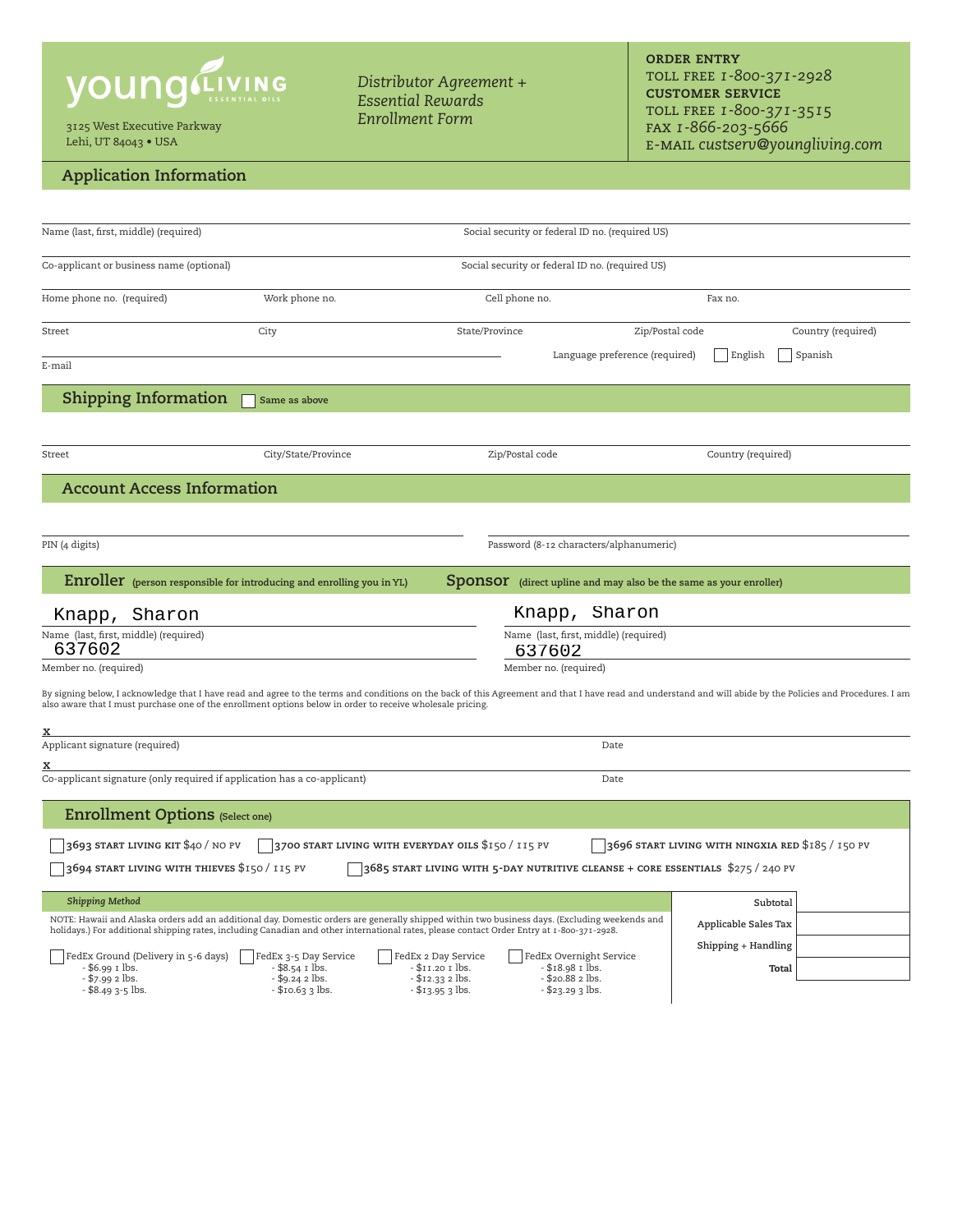|                             | Autoship Order                                                                                                   |                                                                                                                                                                                                                                                                                                                                                                                                               |      |                        |       |
|-----------------------------|------------------------------------------------------------------------------------------------------------------|---------------------------------------------------------------------------------------------------------------------------------------------------------------------------------------------------------------------------------------------------------------------------------------------------------------------------------------------------------------------------------------------------------------|------|------------------------|-------|
| Item No.                    | Description                                                                                                      |                                                                                                                                                                                                                                                                                                                                                                                                               | Qty. | Price                  | Total |
|                             |                                                                                                                  |                                                                                                                                                                                                                                                                                                                                                                                                               |      |                        |       |
|                             |                                                                                                                  |                                                                                                                                                                                                                                                                                                                                                                                                               |      |                        |       |
|                             |                                                                                                                  | Select order processing day If available, we will automatically ship your Essential Rewards order every month on the day you selected. If that date is unavailable, your order will ship on the next<br>available business day. My signature indicates that I have read and accepted all the terms included in the ER autoship agreement on the back. I would like to receive my products automatically every |      |                        |       |
|                             | month. I have indicated items I would like to receive, the processing date, and preferred payment method.        |                                                                                                                                                                                                                                                                                                                                                                                                               |      |                        |       |
| x                           |                                                                                                                  |                                                                                                                                                                                                                                                                                                                                                                                                               |      |                        |       |
| Signature                   | Date                                                                                                             | Order Processing Date (Ist - 29th)                                                                                                                                                                                                                                                                                                                                                                            |      |                        |       |
|                             | Payment Method (Selected method will be used for enrollment order and/or monthly autoship orders as applicable.) |                                                                                                                                                                                                                                                                                                                                                                                                               |      |                        |       |
| Select Payment Method:      | <b>DISCOVER</b><br>AMX<br>VISA<br> MC                                                                            | <b>PERSONAL CHECK (US ONLY)</b> $\vert$ <b>CERTIFIED CHECK (US FUNDS)</b>                                                                                                                                                                                                                                                                                                                                     |      | MONEY ORDER (US FUNDS) |       |
|                             |                                                                                                                  |                                                                                                                                                                                                                                                                                                                                                                                                               |      |                        |       |
|                             |                                                                                                                  |                                                                                                                                                                                                                                                                                                                                                                                                               |      |                        |       |
|                             |                                                                                                                  |                                                                                                                                                                                                                                                                                                                                                                                                               |      |                        |       |
| Credit card no.             |                                                                                                                  | Expiration date<br>Keep card on file                                                                                                                                                                                                                                                                                                                                                                          |      |                        |       |
| x<br>Cardholder's signature |                                                                                                                  |                                                                                                                                                                                                                                                                                                                                                                                                               |      |                        |       |
|                             |                                                                                                                  | Credit card billing address                                                                                                                                                                                                                                                                                                                                                                                   |      |                        |       |
|                             | Electronic Checking and Savings Draft (US accounts only)                                                         |                                                                                                                                                                                                                                                                                                                                                                                                               |      |                        |       |
|                             |                                                                                                                  |                                                                                                                                                                                                                                                                                                                                                                                                               |      |                        |       |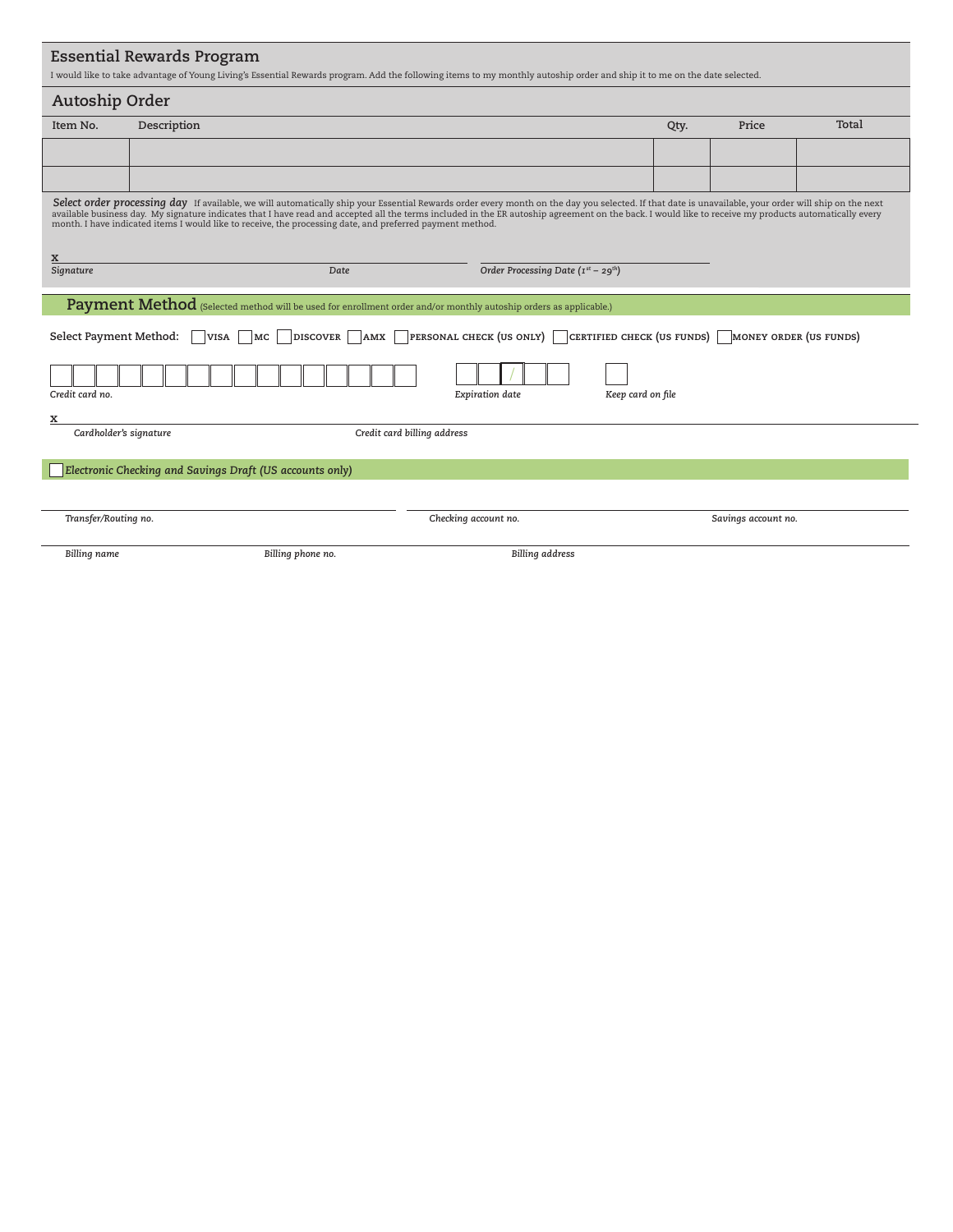### **distributor agreement**

This Agreement is hereby entered into between the Applicant signed on the front side of this Agreement and Young Living Essential Oils, hereafter known as "YL".

- 1) Applicant hereby applies to be an Independent Distributor in the Young Living Essential Oils (YL) distribution program. If this application is approved by YL, the Applicant agrees to the terms of this Distributor Agreement, Policies and Procedures, and Compensation Plan (Agreement), as each is amended from time to time. Applicant confirms that he/she is of legal age and capacity and can be bound by the terms of this Agreement. Applicant further confirms that he/she is not currently a YL distributor nor has he/she been a YL distributor during the twelve months preceeding the date of this Agreement.
- 2) Young Living may approve or reject this application at its sole discretion and for any reason in accordance with YL Policies and Procedures in effect now or in the future. Approval of this application by YL is authorization for Applicant to be a distributor and to sell YL products. The Agreement to be a distributor and to sell YL products will continue until terminated as follows:
	- a) Applicant cancels Agreement by written notification to Young Living; b) Applicant's account becomes inactive. Accounts are considered inactive when less than 50 PV are purchased or sold within a twelvemonth period; or
	- c) Young Living terminates the Agreement because of a violation of the terms of the Agreement, compensation plan, or Policies and Procedures. The compensation plan and Policies and Procedures may be modified from time to time by YL, and Applicant agrees to be bound by such changes.
- 3) Immediately upon termination or nonrenewal of this Agreement, Applicant shall:
	- a) lose all rights to purchase products from YL at distributor cost; b) cease from representing himself/herself as a distributor of Young Living;
	- c) lose all rights to his/her distributorship and his/her participation in the compensation plan, including all future commissions and earnings resulting therefrom, shall terminate; and
	- d) take all other actions reasonably required by YL, including the discontinuance of YL's trademarks and service marks.
- 4) This Agreement does not establish an agency, joint venture, or employer/employee relationship. Applicant and YL agree that this Agreement does not create a fiduciary relationship between them. Applicant acknowledges that he/she is an independent contractor and is not a spokesperson, legal representative, or employee of Young Living. Applicant acknowledges that he/she cannot obligate or otherwise bind YL to any agreement or duty. Applicant shall not be treated as an employee, agent, franchise, joint venture, partner, or owner of YL for federal or state tax purposes. Applicant agrees to assume the responsibility for all taxes coming due or arising from his/her activities as a YL distributor, including, but not limited to, sales tax, state and federal income tax, FICA and Medicare withholdings, and unemployment tax. In addition, Applicant agrees to abide by all state and federal laws pertaining to the sale and distribution of YL products, including the filing of any documents or forms. Applicant indemnifies and agrees to hold harmless YL, its officers, directors, employees, and agents against any liability, claims, obligations, expenses (including attorney fees), or other damages arising out of or in any way related to or connected with, allegedly or otherwise, Applicant's:
	- a) activities as a distributor including, without limitation, any unau-
	- thorized representations or claims made by Applicant; b) breach of the terms of this Agreement, Policies and Procedures
	- manual, or compensation plan; or
	- c) violation of or failure to comply with any applicable federal, state, or local law or regulation.
- 5) Young Living authorizes Applicant to sponsor others as YL distributors, preferred customers, or retail customers in accordance with Policies and Procedures. Applicant agrees not to make ANY claims regarding the amount of potential earnings. Applicant agrees not to make ANY claims that state or imply that earnings can be based on the sole activity of sponsoring other YL Members as no compensation is paid for sponsoring. Applicant further agrees not to make ANY claims that state or imply that YL Members have exclusive territories.
- 6) All YL products purchased by Applicant are subject to the warranties and disclaimers applicable to these products at the time of purchase. Applicant acknowledges and agrees that when marketing the products:
	- a) not to make diagnoses of medical conditions;
	- b) not to make claims that YL products will prevent, treat, cure, or mitigate any disease or disease condition in humans or animals;
	- c) not to use pictures, graphic displays, written materials, or make any claims about YL products not contained in YL sales and promotional literature approved by YL; and
	- d) not to make any claims about YL products that can be construed as a drug or health claim.
- 7) The Young Living compensation plan is based upon the sale of Young Living products and services to end consumers. You must fulfill specified personal and downline organization sales requirements (as well as meet other responsibilities set forth in the Policies and Procedures) in order to be eligible for bonuses, commissions, and advancement to higher levels of achievement.
- 8) Applicant must also pay for the products or services he/she purchases when the order is placed. If Applicant fails to pay for the products or services when placing an order, the order will not be processed.
- 9) Applicant acknowledges that Young Living product names, as well as the YL corporate name and logos, are the exclusive property of YL. Applicant agrees not to use trademarks, the YL product names, corporate name, or logos to promote his/her independent business or any other purpose without written authorization from YL. Applicant further acknowledges that its customer lists,

distributor lists, manufacturing procedures, formulas, operating, financial and marketing materials, YL genealogy reports, Policies and Procedures manual, and compensation plan are YL proprietary property and contain confidential business information and trade secrets. During the term of the Agreement or thereafter, Applicant agrees not to use such materials and information except to develop his/her YL business pursuant to this Agreement and not to compete with Young Living. Applicant agrees not to disclose the information contained in those reports to third parties or to recruit, solicit, or otherwise engage other YL members to participate in other business ventures.

- 10) Applicant acknowledges that YL is not liable for any damages or losses caused by the delay or inability to manufacture, sell, or deliver its products due to labor strikes, accidents, fire, flood, acts of civil authority, acts of God, or from any other causes that are beyond the control of YL.
- 11) This Agreement cannot be sold or assigned without the written approval of YL. All permitted successors in interest or assigns must comply with all terms of this Agreement. YL may assign this Agreement at any time.
- 12) This Agreement shall be interpreted and construed in accordance with the laws of the State of Utah applicable to contracts to be performed therein. Any legal action concerning this Agreement shall be brought in the state and federal courts located in Salt Lake City, Utah. In the event any court of competent jurisdiction shall declare any portion of this Agreement to be invalid, the remainder of this Agreement shall not be invalidated thereby but shall remain in full force and effect.
- 13) This Agreement, the Policies and Procedures, and the compensation plan (all of which are incorporated and herein by reference and which may be amended from time to time at YL discretion) constitute the entire agreement between Applicant and YL, supersede all prior agreements, and no other promises, representations, guarantees, or agreements of any kind shall be valid unless in writing and signed by both parties. Only an instrument in writing signed by all parties may modify this Agreement unless otherwise provided for in this Agreement.
- 14) The waiver by Applicant or YL of a breach of any provision of this Agreement shall not be considered to be a continuing waiver and shall not operate or be construed as a waiver of any subsequent breach by either party. Waiver of any term of the Policies and Procedures must be in writing and signed by an authorized officer of Young Living.
- 15) The covenants and obligations of Applicant to abide by the nonsolicitation, the trade secrets, and confidential information convenants contained herein shall survive termination of this Agreement.
- 16) Applicant agrees that upon a breach of this Agreement that YL will be immediately and irreparably harmed and cannot be made whole solely by monetary damages. Applicant agrees that the remedy at law for any breach of any provision of this Agreement shall be inadequate; and that in addition to any other remedies, in law or in equity it may have, YL shall be entitled, without the necessity of proving actual damages, to temporary and permanent injunctive relief to prevent the breach of any provision of this Agreement and/or to compel specific performance of this Agreement.

#### **essential rewards agreement**

This is an agreement through which Independent Distributors and preferred customers of Young Living Essential Oils may participate in the Essential Rewards autoship program.

#### participants enjoy the following benefits:

- Essential Rewards credits: Credits may be earned on each Essential Reward autoship order placed. These credits may be redeemed for free products. Credits are earned with each consecutive month of participation.
	- First six consecutive months of participation: 10% of Essential Rewards Autoship order (30 maximum credits per month)
	- Second six consecutive months of participation: 15% of Essential Rewards Autoship order (50 maximum credits per month)
	- 13th month and beyond: 20% of Essential Rewards Autoship order (75 maximum credits per month)

 Credits are redeemable after two consecutive months of participation and are valid toward full PV products only (excluding autoship packs). The credits are generally equal to one wholesale dollar and may not be used towards shipping and taxes. Products purchased with ER credits have no Personal or Organizational Volume.

> Credits may be redeemed by contacting Distributor Network Services (DNS) at 1-800-371-2928.

#### **shipping discounts**

Essential Rewards members pay a reduced shipping charge on their monthly autoship order. Essential Rewards autoship orders shipped within the continental USA are a \$6.50 flat fee for the first 7 pounds, \$0.60 per pound up to 29 pounds, and \$0.40 per pound over 30 pounds (FedEx Ground shipping only). Orders shipped to Alaska and Hawaii are a \$10 flat fee for the first 7 pounds and \$1 per pound thereafter (FedEx 2Day Air). For international shipping, please contact DNS. Shipping rates and discounts are subject to change without notice.

Additional Benefits: Essential Rewards members will also be eligible to participate in "members only" specials as well as educational opportunities and training materials.